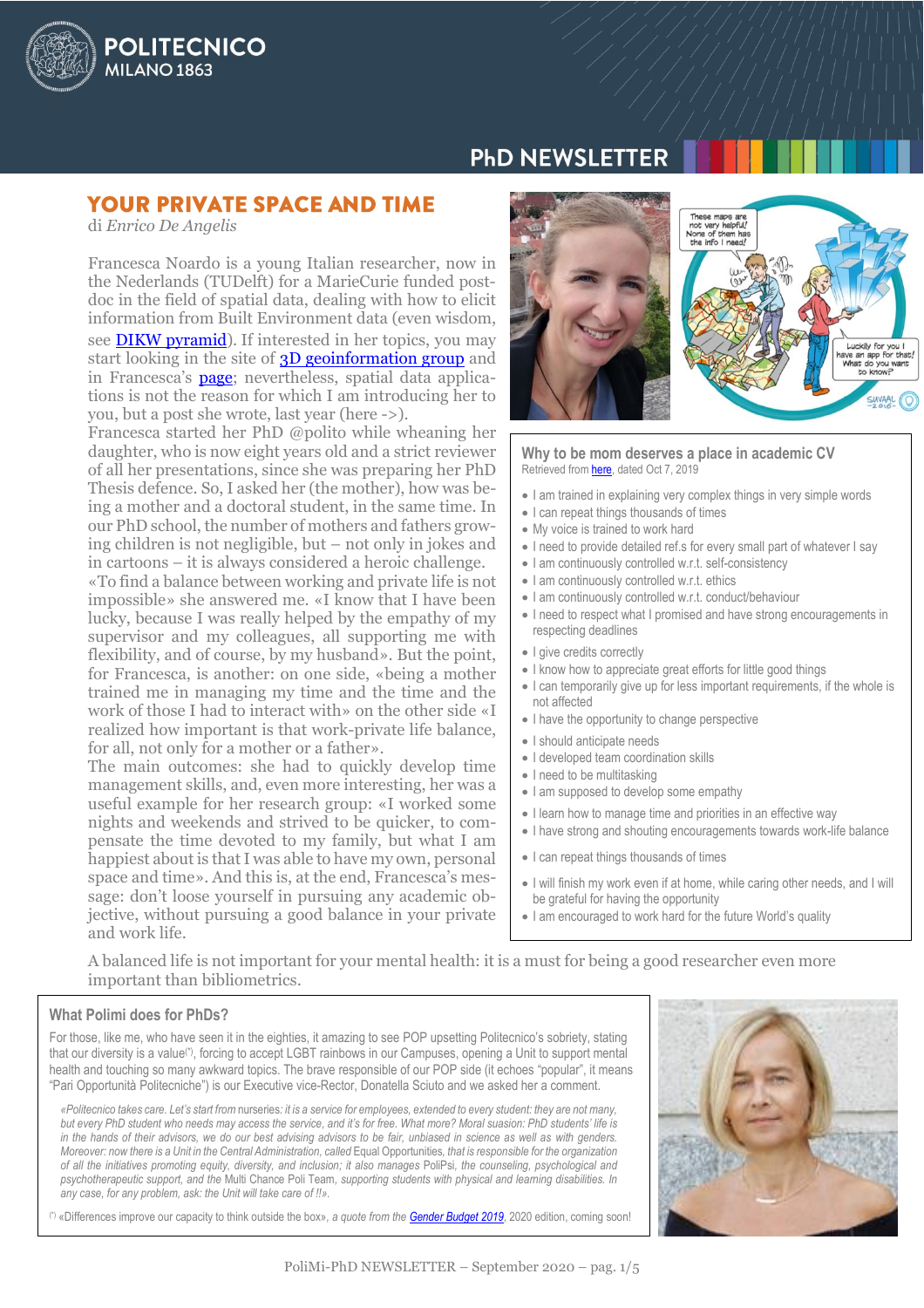## **PHD AWARDS**



#### **AN AWARD FOR A HEART MODEL**

The smiling guy on the left is Francesco Regazzoni, holder of a PhD in *[Mathematical Models and Methods in Engineering](https://www.mate.polimi.it/dottorato/)*, discussed last February, here at Polimi. A reason for smiling is for sure the recent award of the prestigious PhD Prize GBMA-AIMETA 2020 assigned to him, for his Thesis: *[Mathematical Modeling and Ma](http://hdl.handle.net/10589/152617)chine Learning for the [Numerical Simulation of Cardiac Electro](http://hdl.handle.net/10589/152617)[mechanics](http://hdl.handle.net/10589/152617)*. His advisors Alfio Quarteroni and Luca Dede', proud of their disciple, gave us the news, just in time for this newsletter! Francesco has carried out his PhD research at **MOX** (Modeling and Scientific Computing) Laboratory, [Department of Mathematics,](https://www.mate.polimi.it/) contributing to the ERC project *[iHEART](https://iheart.polimi.it/) - An Integrated Heart Model for the simulation of the cardiac function* (PI prof. A. Quarteroni) with a novel mathematical model that explains how the human heart is capable of generating its pumping force and a short description of his innovative contribution is worth to be reported!

The core of his model is a detailed, microscale, description of the

role of the basic elements of our heart, the contractile and regulatory proteins inside the cardiac muscle cells, the "cardiomyocytes". Francesco realized the cardiomyocyte model combining rigorous mathematical tools, to describe the stochastic processes of protein dynamics, with an original Machine Learning algorithm, that allows to speed up the numerical resolution of computational models by several orders of magnitudes: a power that – for sure – will contribute to expand our understanding of the heart and its diseases, supporting clinicians in the "design" of their treatment.

The Prize has been awarded by AIMETA (Italian Association of Theoretical and Applied Mechanics, Biomechanics Group – GBMA) for the best Doctoral Thesis on Theoretical and Applied Biomechanics. The motivation is the following:

*"The Thesis presents the development of a multiscale electromechanical model of the cardiac activity. Continuous mechanics modeling techniques are integrated with multiscale and multiphysics approaches, capable of describe subcellular mechanisms at the basis of cardiac tissue electromechanics. The usage of Machine Learning methodologies is original and innovative in the research context. The Thesis is characterized by outstanding mathematical and methodological rigor. The computational aspects are well introduced and motivated, representing a significant contribution of validation and comparison. The dissertation is well structured, with a very effective organization and development of the themes.*

*The candidate demonstrates a full knowledge of the modeling and application aspects related to the topics covered. The impact of the research activity is potentially high, as testified by the candidate's publications in scientific journals of excellent level and by the existing collaborations."*

Interested readers may go through his paper[s at this link](https://scholar.google.it/citations?user=9xq4ulgAAAAJ). Below, two pictures from Francesco's thesis.

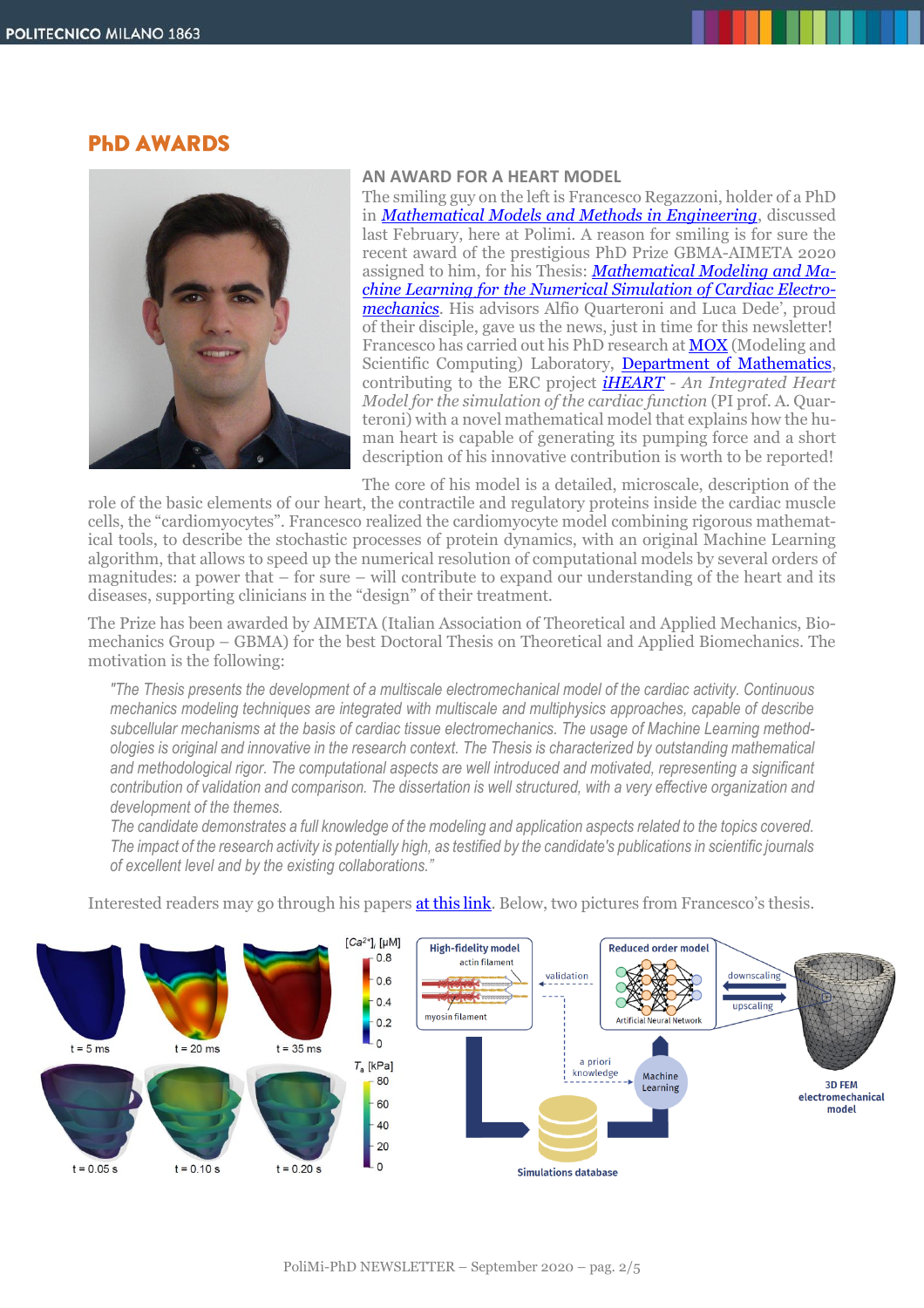# **CALLS AND EVENTS**



## **MOXOFF ACADEMY**

Moxoff Academy is a specialization course in applied mathematics and data science that our company offers to those who want to improve their knowledge and be able to apply it to real projects, solve concrete problems and create innovative solutions for business. It is directed to researchers who have completed their PhD or who are doing a PhD in STEM subjects; as well as to Data scientists/Data engineers who want to acquire a better knowledge of approaches, methodologies and tools.

Deadline to enrol in the Academy: 13 September 2020.





## **CA²RE | CA²RE + MILAN | COMPARISON - OPEN CALLS**

CA²RE is a joint platform for research in all fields of architecture, design and arts, and supports early-career researchers and PhD students to improve the quality of their research within the realm of Design Driven Research. Calls for PhD candidates and researchers are open to take part in the CA²RE |  $CA<sup>2</sup>RE + Milan online event (**brochure**)$ 

Deadline call for paper/artifacts: September 4th, 2020





## **EIT FIRST ANNUAL FORUM ON URBAN MOBILITY**

The Doctoral Training Network (DTN) of EIT Urban Mobility organizes the (virtual) first Annual Forum on Urban Mobility, September 15-17, 2020: here the **Program**. EIT Urban Mobility is an initiative of the European Institute of Innovation and Technology (EIT). Since January 2019 it encourages positive changes in the way people move around cities in order to make them more liveable places. The DTN offers PhD candidates the unique opportunity to connect with their international counterparts at universities throughout Europe while strengthening technical expertise and fostering entrepreneurial and innovative skills. The first call to join the DTN expired last May, the next call is expected in Fall-Winter 2020.

Deadline for registrations: 11 September 2020





## **WIND TUNNEL RESEARCH GRANTS FOR POLIMI PhDs**

The Politecnico di Milano Wind Tunnel is offering the opportunity to benefit of one among the Polimi world-class facilities to strengthen your PhD research. The Wind Tunnel laboratory is one of the four PoliMi Large Research Infrastructures. It represents a natural meeting point for researchers coming from different backgrounds, countries and institutions to support the virtuous loop among numerical and experimental approaches. For further information on the Wind Tunnel please visit the webpag[e http://www.windtunnel.polimi.it/.](http://www.windtunnel.polimi.it/)

Among the several initiatives that Politecnico di Milano is putting forward to foster a wider use of the Wind Tunnel for Polimi internal research the Wind Tunnel issues a call for a free usage of the laboratory facilities. Specific interest of the call is to draw proposals for research activities that are not usually performed in the consolidated experience of the facility. The details of the call are as follows:

- All PhD candidates regularly enrolled at Politecnico di Milano at the expiring date of the call are entitled to apply. Deadline for application is 31 October 2020
- Candidates are requested to submit a short research proposal (max 2 pages) shared with their supervisors, highlighting the added value provided to their research project by the usage of the Wind Tunnel
- The proposals selected by the Evaluation Committee will have the opportunity of using the Wind Tunnel facilities a minimum of 3 days and a maximum of 5 days. The total number of Wind Tunnel days assigned through this call is not greater than 10.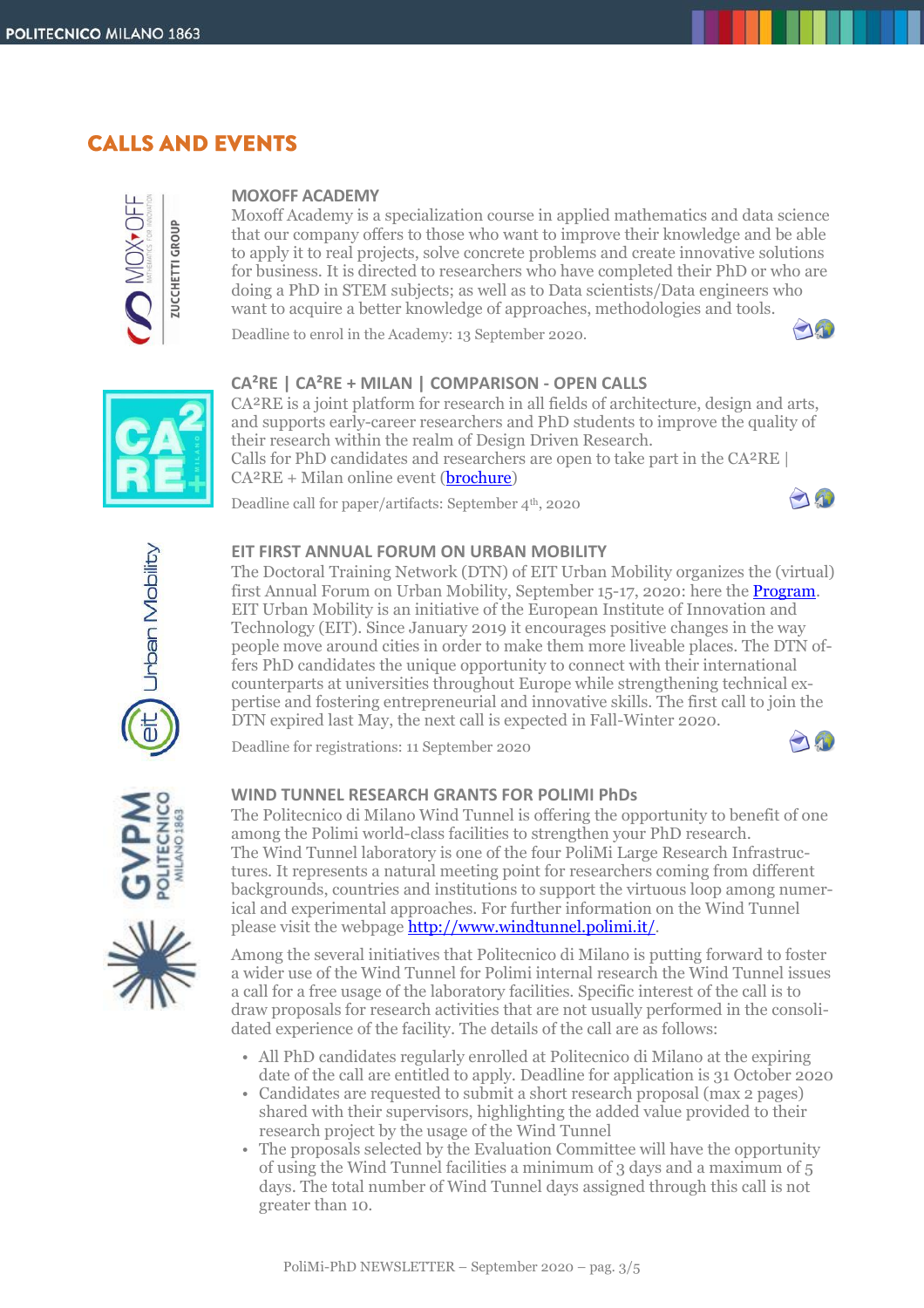

- Applications must be delivered by filling in and submitting the form [at this link](https://forms.office.com/Pages/ResponsePage.aspx?id=K3EXCvNtXUKAjjCd8ope6xol9bKvH_JDtRTv3iR88zVUOUZBNU9DQjQ4VllMOVA0SEtMUFhLNEtNNC4u) by the deadline denoted above.
- The Evaluation Committee is composed by the following three members of the Wind Tunnel Scientific Board: Prof. Daniele Rocchi, Prof. Vincenzo Dossena, Prof. Sergio Ricci

Available resources are:

- Wind tunnel personnel for the plant operation
- Plant instrumentation: wind speed, air density and air temperature measures
- Available instrumentation (force balances, pressure scanners, anemometers, smoke machine, accelerometers, laser transducers, cameras,....). The availability has to be agreed with the wind tunnel personnel
- Wind tunnel models used in previous tests (buildings, bridges, trains, road vehicles, ….). Wind tunnel models for aeronautical applications include wing sections, helicopter rotors and full aircraft models (both fixed- and rotarywing). The usage of these models is to be agreed with the coordinator of the pertinent project. To see the available models and evaluate their possible use in the proposal, ask for an appointment. Cost for model modifications, if agreed and feasible, are not included.

Deadline for application: 31 October 2020

## **SEMINARS AND WORKSHOPS**



## **CA²RE | CA²RE + MILAN | COMPARISON**

The 8th CA²RE conference together with the 3rd CA²RE+ event series is promoted by the Department of Architecture and Urban Studies (DAStU) and the PhD Program in Architectural, Urban and Interior Design of Politecnico di Milano.

October,  $28<sup>th</sup> - 30<sup>th</sup>$  2020 (online event)

## **STARTING COURSES - PHD SCHOOL**

#### **ENGLISH FOR ACADEMIC COMMUNICATION Prof. Paolo Biscari, Prof. Cristina Mariotti**

The course aims at making PhD students aware of the mechanics of writing in English to clearly communicate their ideas in academic settings; moreover, the course will provide an overview of English phonetics to maximize the effect of the students' oral presentations

From 7 to 11 September 2020

## $\bigcap_{i=1}^n$

740

Ą)

# **STARTING COURSES - DOCTORAL PROGRAMMES**

## **PHD IN INFORMATION TECHNOLOGY**

#### **INTRODUCTION TO QUANTUM MECHANICS FOR ICT Prof. Mario Martinelli**

The themes and languages of quantum mechanics are nowadays of great relevance also in ICT engineering for applications visible in the field of quantum computing and quantum communication. The course is an introduction to the language and concepts of quantum mechanics dedicated to students with ICT training.

From 18 September to 30 October 2020